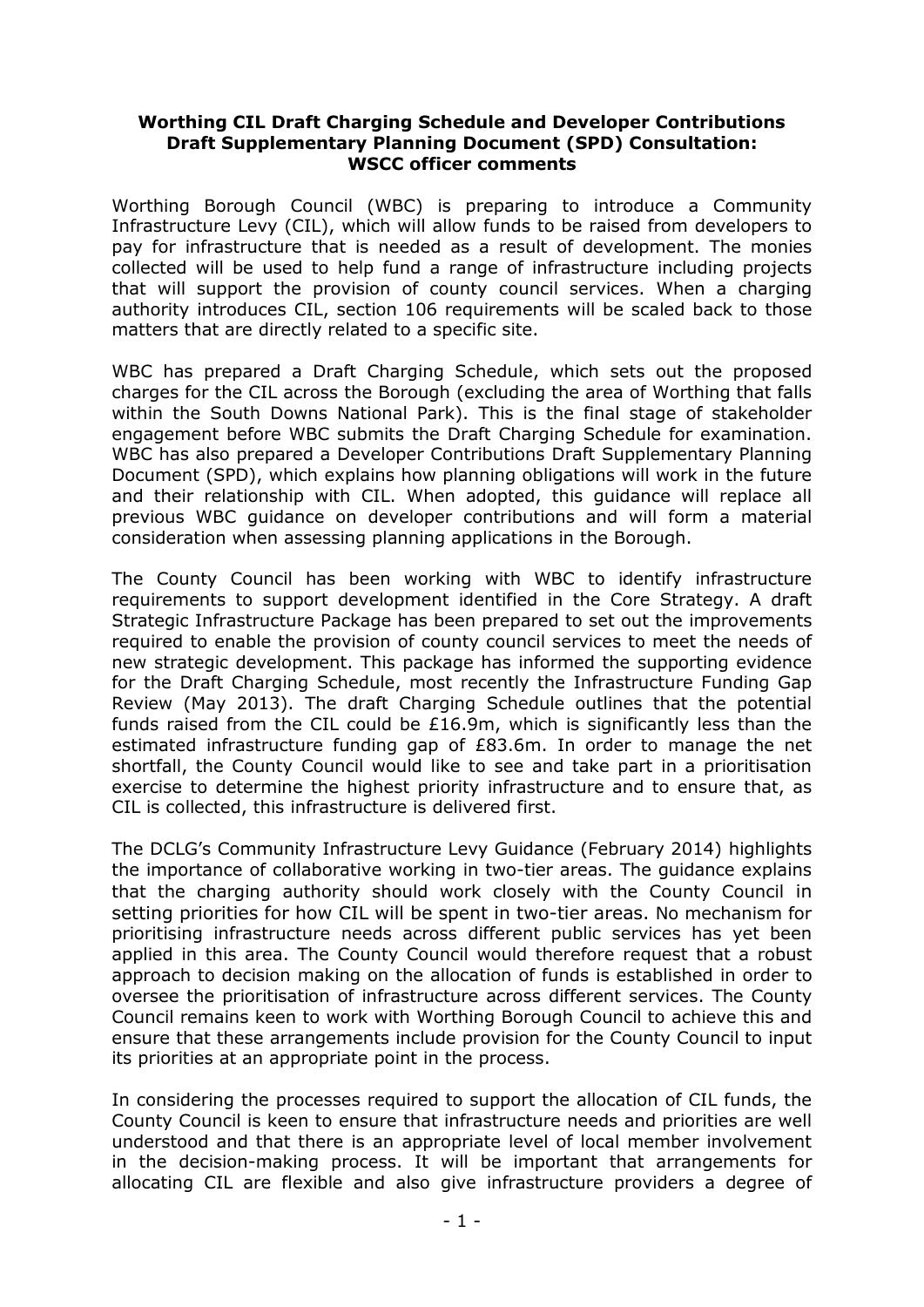certainty over the likely future contribution from CIL, to ensure that they are able to make the most of funding opportunities as they arise.

## **Community Infrastructure Levy Draft Charging Schedule**

P7: The potential to allow land payment or infrastructure delivery 'in-kind' in satisfaction of the whole or part of the CIL is welcomed. For example, this could allow developers to provide a new school on land provided by the developer to meet their obligations and for the buildings to be handed over to the local authority / academy sponsor ready for occupation.

Green Infrastructure (GI) appears to be no longer mentioned at all in the latest draft. The CIL could play an important role in the provision, enhancement and maintenance / management of GI within the Borough. The planning, creation and management of GI is an important component. Multi-functioning GI can play a significant role in delivering improved transport (e.g. Public Rights of Way network and cycle routes), improved health (through improved access to greenspace, higher quality environment, clean air, etc) and flood defence, as well as enhanced biodiversity.

## **Appendix 3: First Draft Regulation 123 List**

The inclusion of transport improvements in the First Draft Regulation 123 List is supported. The column for infrastructure types that may be funded by CIL should also include an area-wide behaviour change programme and improvements to the pedestrian network.

The inclusion of additional school places and 'Age of Transfer' changes in the First Draft Regulation 123 List is supported. However, it should be noted that the County Council is yet to determine its position regarding the suitability of CIL as a funding mechanism for different types of education infrastructure. For example, the provision of new primary schools may be more suited to S106 agreements.

Early Years infrastructure is absent from the First Draft Regulation 123 List. Please add pre-school places to this list under the education facilities heading.

Financial contributions towards fire and rescue infrastructure, such as fire stations and appliances, may be required to meet the population growth from a proposed development. The West Sussex Fire & Rescue Service (WSF&RS) works on an integrated, countywide structure. Where a need for supporting infrastructure in relation to a proposed development is identified, a proportional contribution towards the cost of infrastructure may be required. The First Draft Regulation 123 List for Worthing does not currently refer to Fire & Rescue infrastructure. Although the WSF&RS is currently undertaking a service review and is therefore unable to identify specific improvement schemes at this stage, it is requested that fire and rescue infrastructure is added to the First Draft Regulation 123 List in the column for infrastructure types that may be funded by CIL. An appropriate exclusion is fire hydrants, which would be best delivered through S106 agreements.